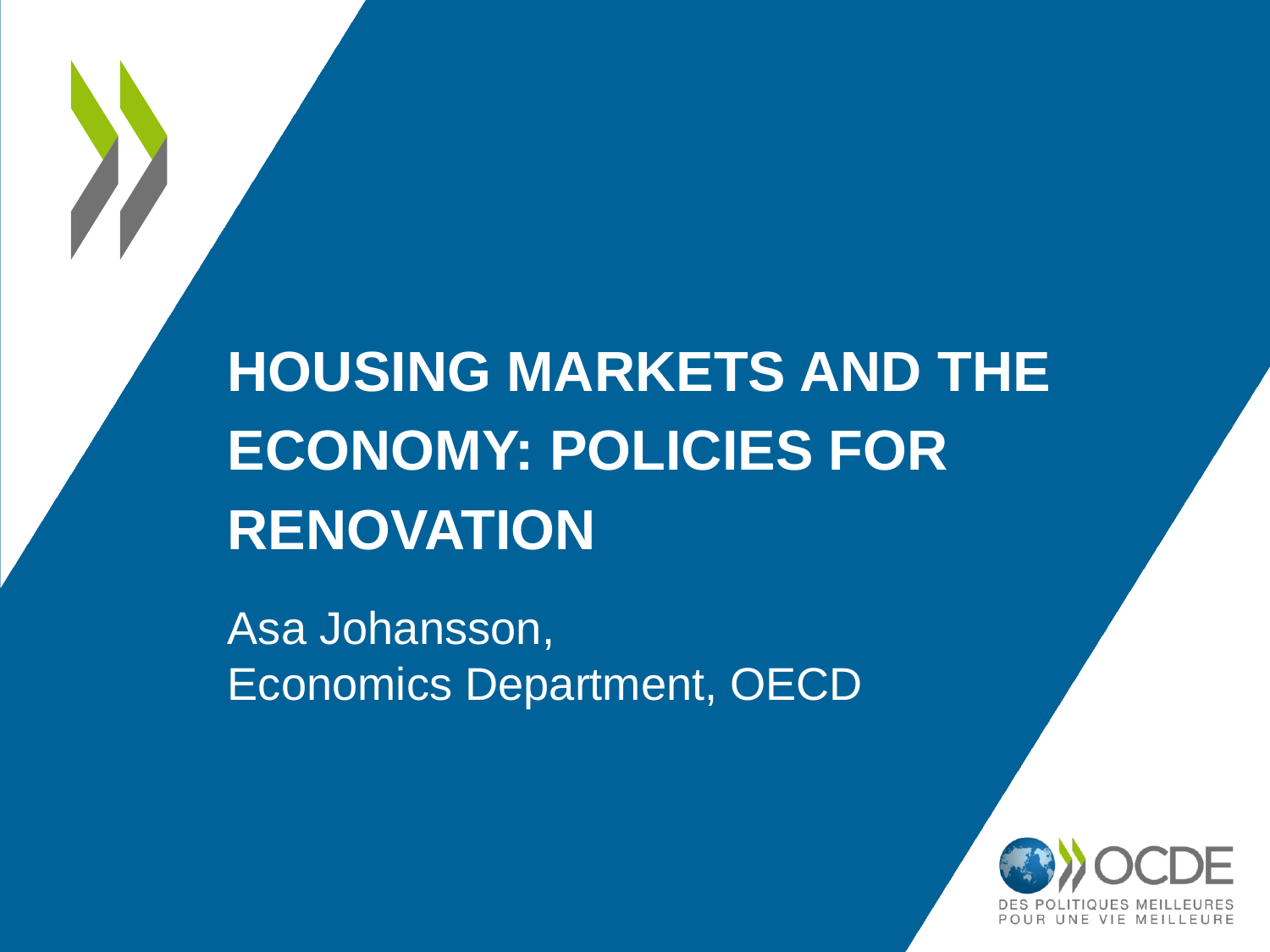

# **Introduction**

**Housing markets affect economic performance through several channels. Governments intervene to enhance housing opportunities available to citizens.**

- Do policies achieve their objectives in an efficient and equitable way?
- Do policies have any adverse side effects?

**A cross-country study offering governments a roadmap for sounder housing policies in a number of areas such as housing finance, housing supply, taxation and mobility.**

The study also contains a range of new cross-country indicators of housing policies in OECD countries.

Released in 2011 as part of Going for Growth 2011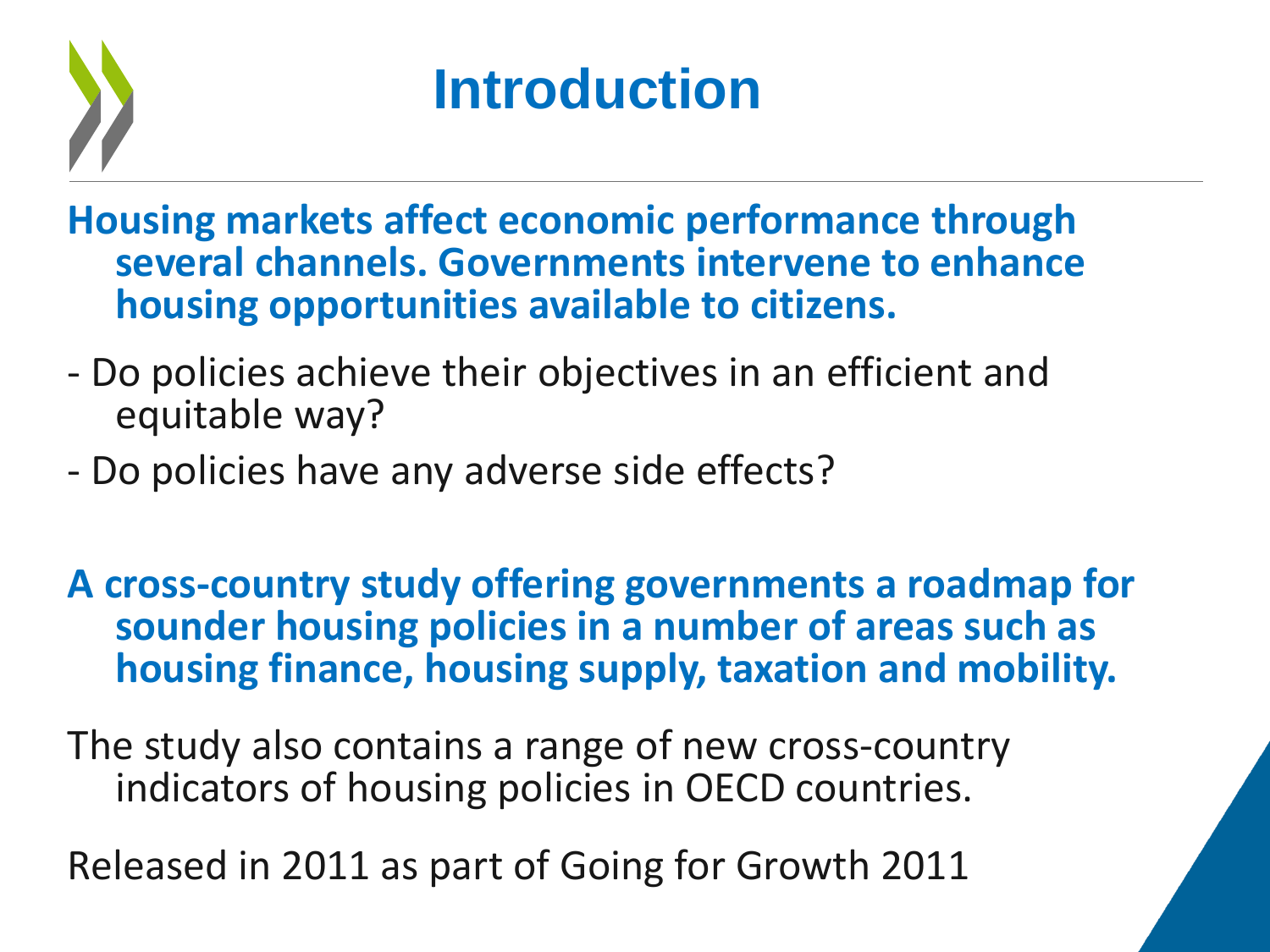



Some stylised facts

Demand factors

Supply-side factors

Housing taxation policy

Rental market regulations and social housing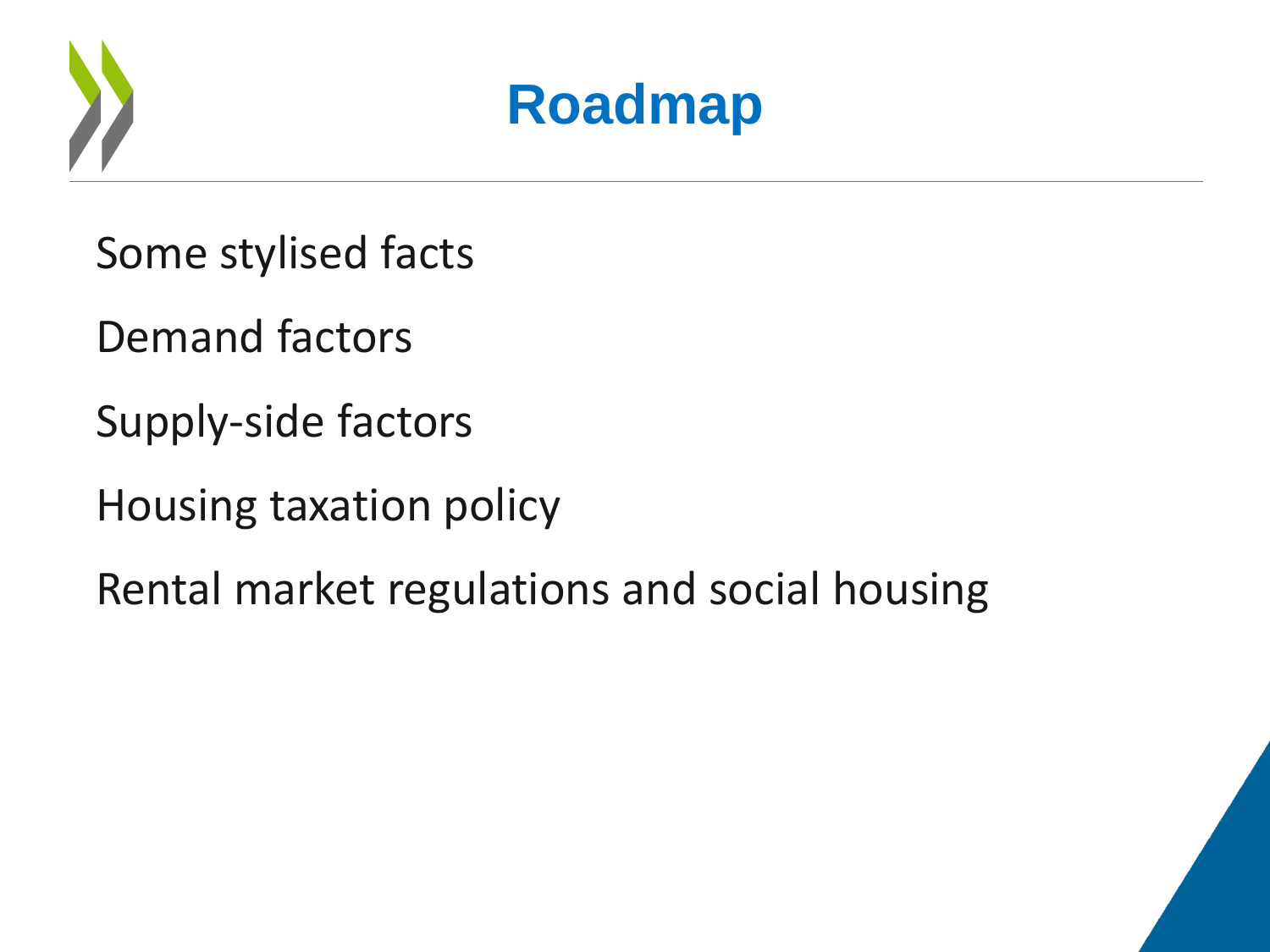

Table 1. Change in real house prices<sup>1</sup>

1980 (or earliest year available)-2008

| Very large increases<br>$(90\% \text{ or more})$ | Moderate to large increases<br>(20% to 90%) | Stable or declining<br>(less than 20% increase) |
|--------------------------------------------------|---------------------------------------------|-------------------------------------------------|
| <b>Australia</b>                                 | <b>Austria</b>                              | <b>Chile</b>                                    |
| Belgium                                          | Canada                                      | Germany                                         |
| <b>Finland</b>                                   | Denmark                                     | Hungary                                         |
| <b>Ireland</b>                                   | France                                      | <b>Israel</b>                                   |
| Netherlands                                      | Greece                                      | Japan                                           |
| New Zealand                                      | ltaly                                       | Korea                                           |
| Norway                                           | <b>Slovenia</b>                             | Portugal                                        |
| <b>Spain</b>                                     | <b>Sweden</b>                               | Switzerland                                     |
| <b>United Kingdom</b>                            | <b>United States</b>                        |                                                 |

1. Nominal prices deflated by the consumer price index.

Source: National sources and OECD Economic Outlook No. 87.

*Since 2008, real house prices declined by an average of 6% across the OECD, but there is significant cross-country variation:*

- *Double-digit declines in crisis countries, Eastern Europe, UK.*
- *Sizeable price rises in AT, CA, DE, CH, NO*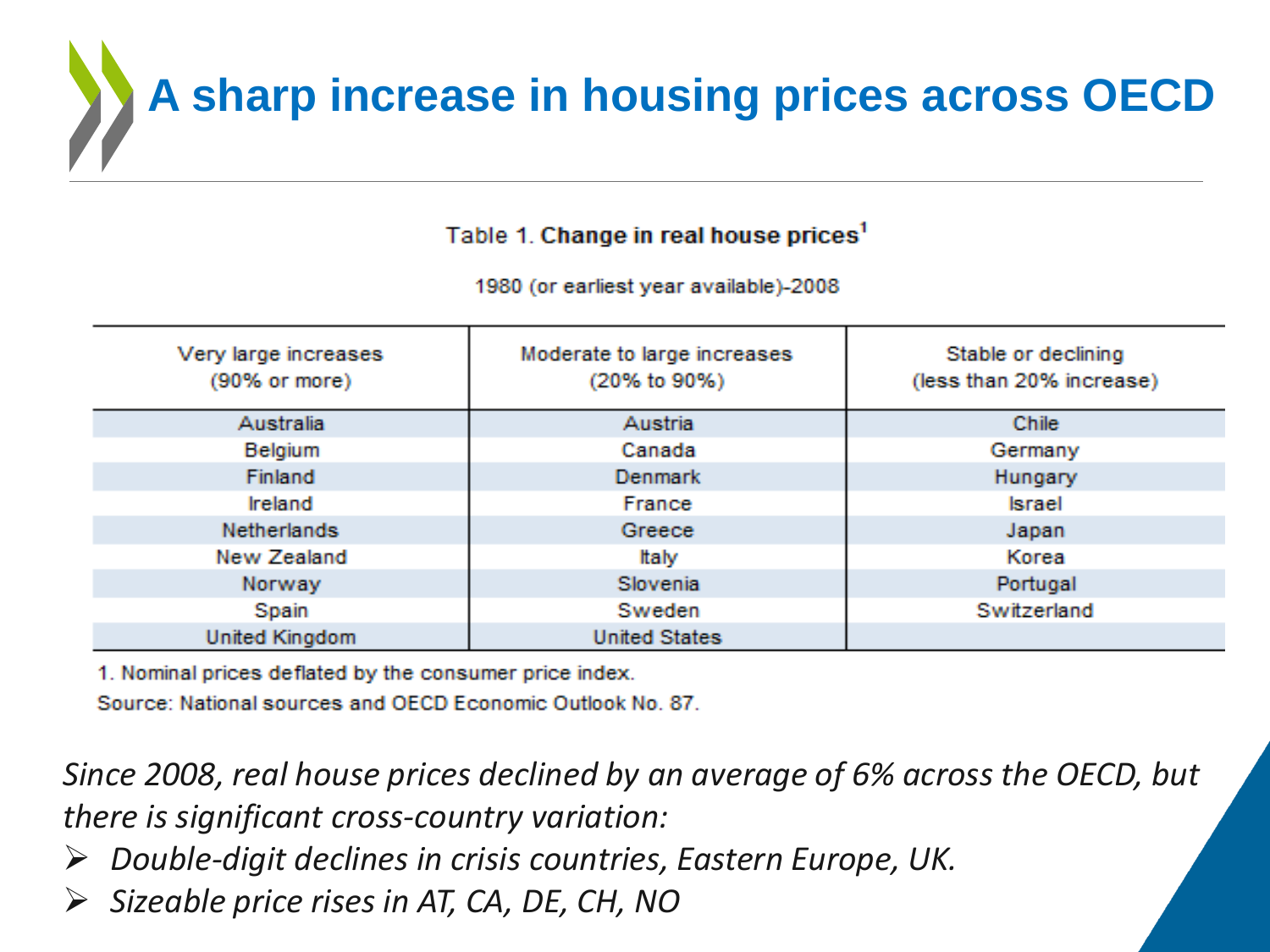

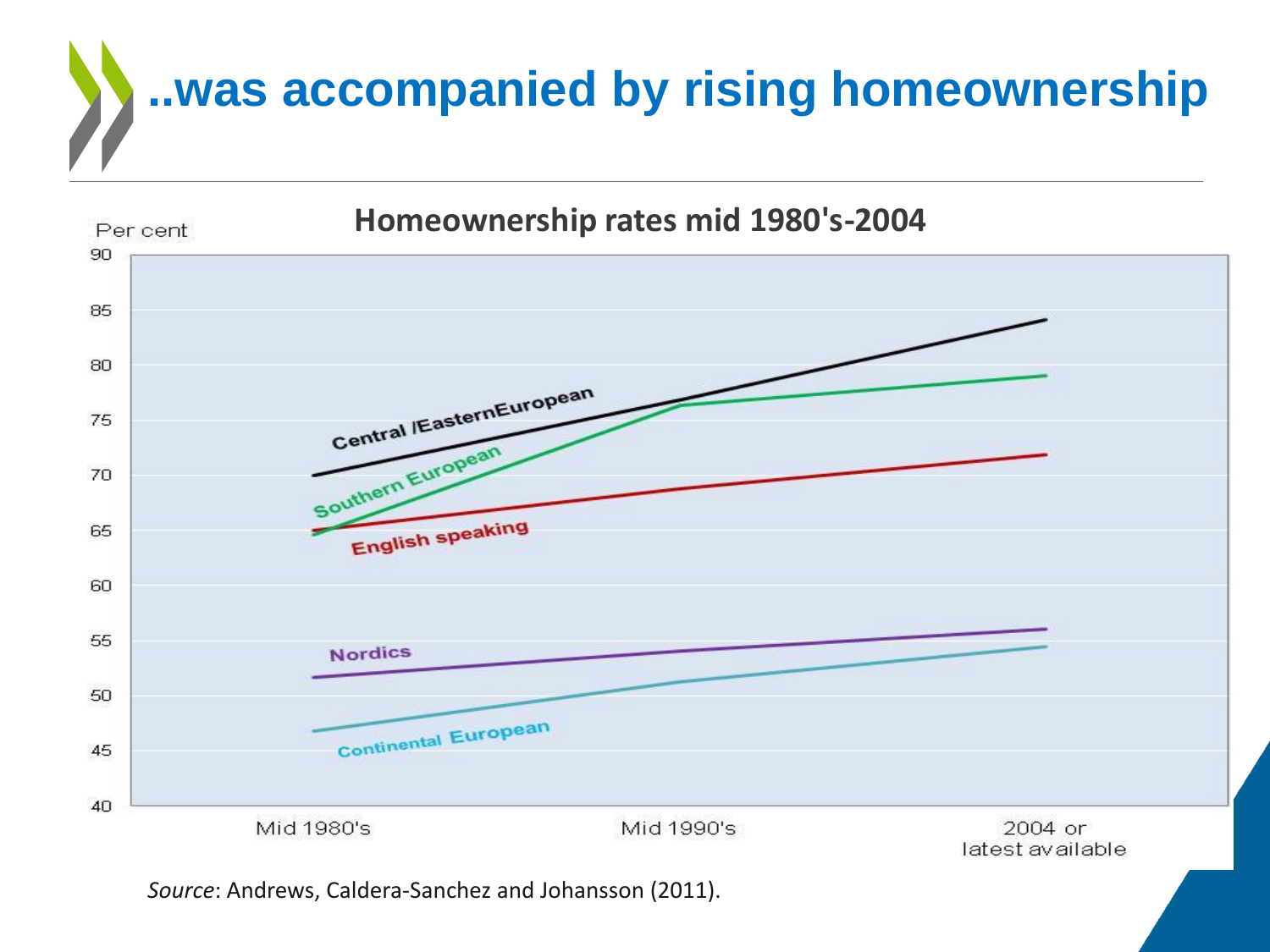### **Demand factors: financial liberalisation lowered borrowing costs but carried risks**

- 1. Lower down-payment requirements associated with an increase in homeownership among previously constrained households
- 2. Financial liberalisation estimated to have increased real house prices as much as 30% in the average OECD country over recent decades …
- 3. … and led to greater house price volatility, which can pose risks to macro stability
	- $\triangleright$  Innovation in mortgage markets should be coupled with appropriate regulatory oversight and prudent banking regulations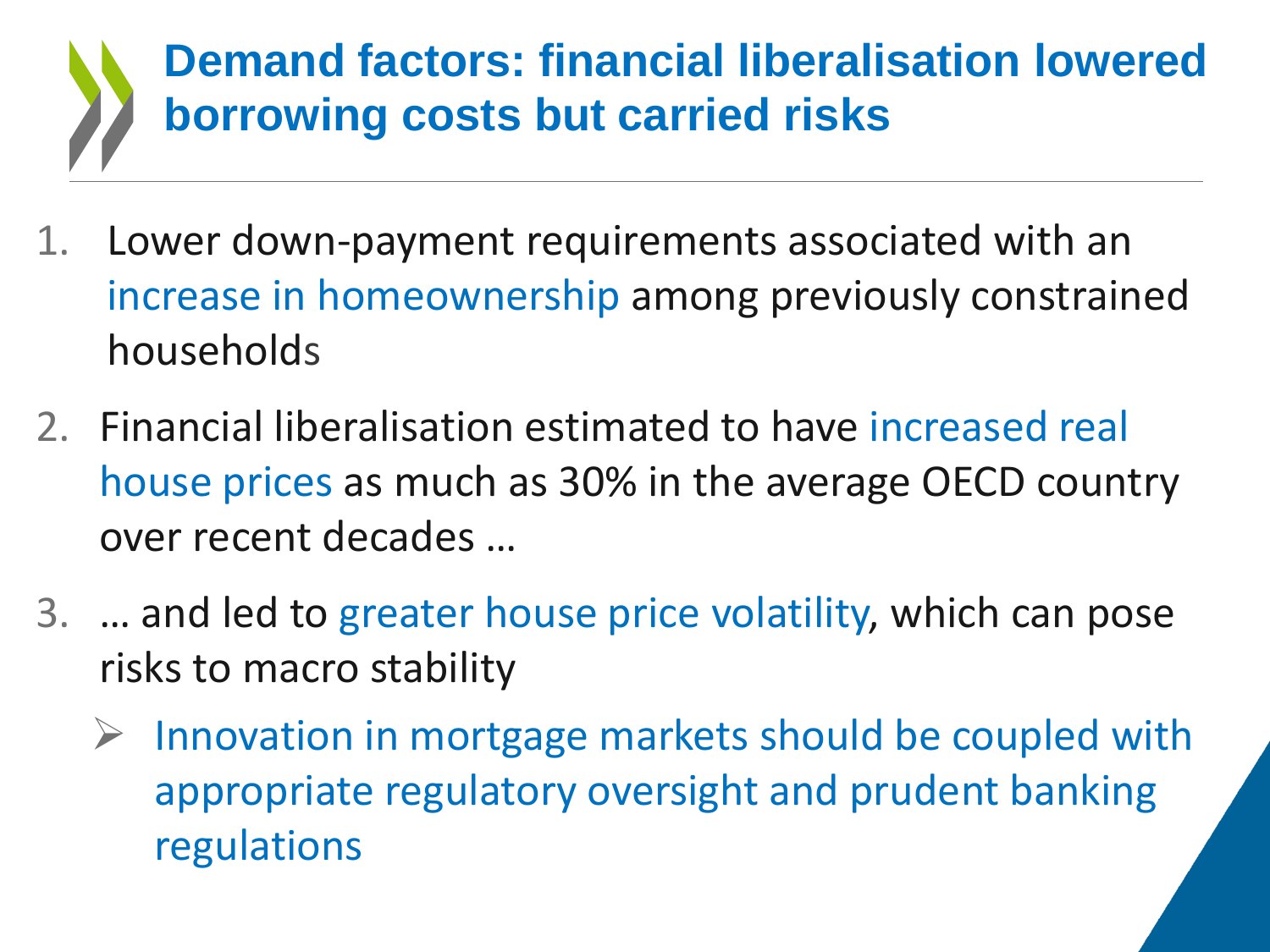## **Lower LTV ratios and stronger banking supervision lowers house price volatility**

| <b>Real house price volatility</b><br>can be reduced by | <b>Policy experiment</b>                                                                                                   |
|---------------------------------------------------------|----------------------------------------------------------------------------------------------------------------------------|
| 25%                                                     | A further improvement in banking supervision equivalent to that observed on average in<br>OECD over the 1990-2005 period.  |
| 20%                                                     | Reducing the maximum loan to value ratio by 10 percentage points. <sup>2</sup>                                             |
| 19%                                                     | Increasing the estimated supply elasticity from the level observed in Ireland to the level<br>in Canada.                   |
| 11%                                                     | Reducing the tax relief on mortgage debt financing costs from the level observed in<br>Netherlands to the level in Sweden. |

1. The policy experiments are roughly equivalent to the impact of a one standard deviation change in the policy variables of 11%<br> **interest on real house price volatility.** Estimates are based on random effects panel regressions for betw een 16 and 20 OECD<br>
countries over the period circa 1980-2005. The dependent variable is the standard deviati Netherlands to the level in Sweden.<br>The policy experiments are roughly equivalent to the impact of a one standard deviation change in the policy variables of<br>interest on real house price volatility. Estimates are based on The policy experiments are roughly equivalent to the impact of a one standard deviation change in the polic<br>interest on real house price volatility. Estimates are based on random effects panel regressions for betw een 16<br>c

2. Over the sample period, loan to value ratios range from a minimum of 56% to a maximum of 110% in OECD countries.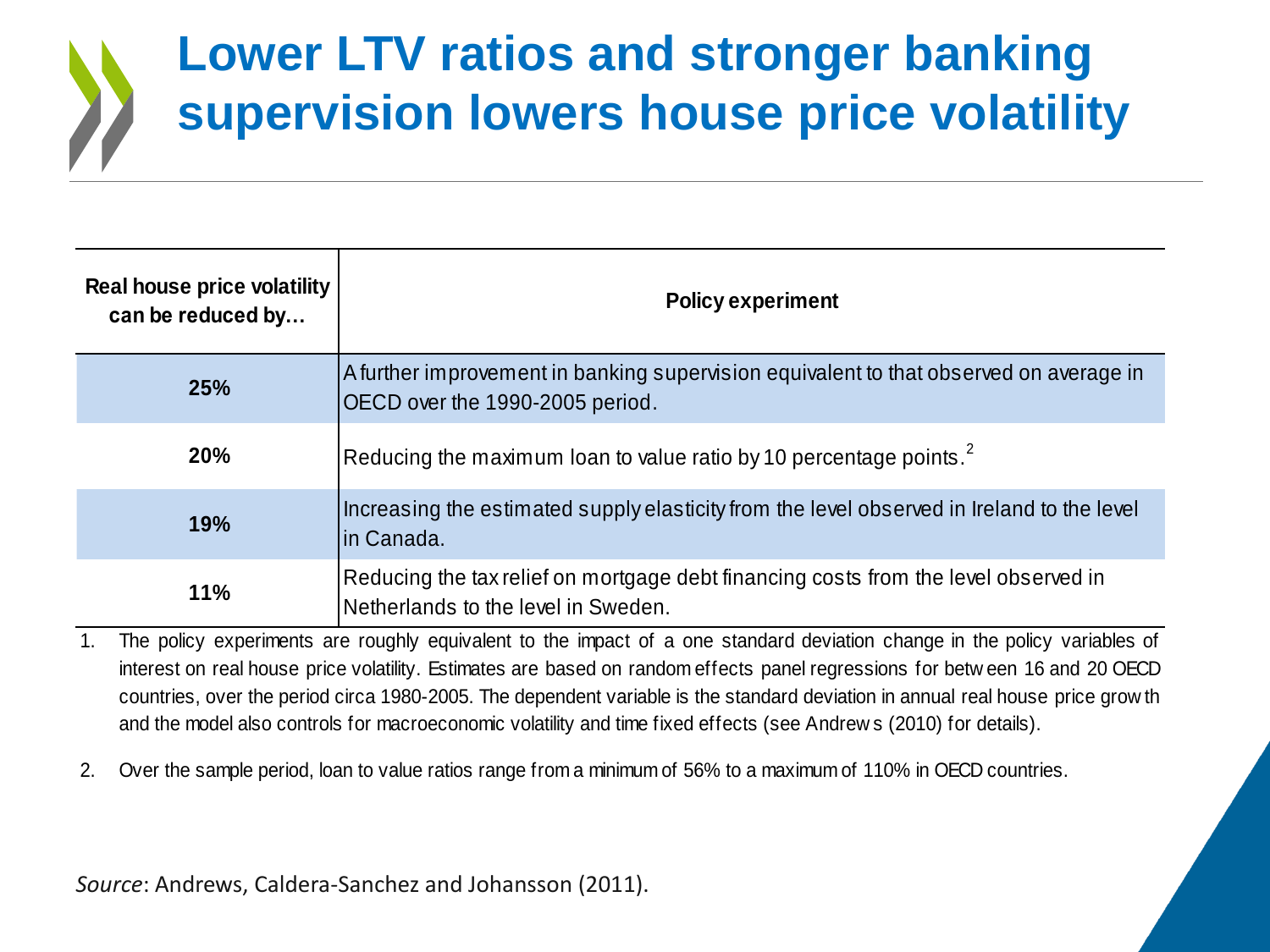### **Variations in responsiveness of new housing supply to changes in prices**

#### **Estimates of the long-run price-elasticity of new housing supply, 1980's - 2007**



1. Estimates of the long-run price elasticity of new housing supply where new supply is measured by residential investments.<br>All elasticities are significant at least at the 10% level. In the case of Spain, restricting the  $\circ$ <sup>6</sup>  $\leftrightarrow$ <sup>6</sup>  $\circ$ <sup>6</sup>  $\circ$ <sup>6</sup>  $\circ$ <sup>6</sup>  $\circ$ <sup>6</sup>  $\circ$ <sup>6</sup>  $\circ$ <sup>6</sup>  $\circ$ <sup>6</sup>  $\circ$ <sup>6</sup>  $\circ$ <sup>6</sup>  $\circ$ <sup>6</sup>  $\circ$ <sup>6</sup>  $\circ$ <sup>6</sup>  $\circ$ <sup>6</sup>  $\circ$ <sup>6</sup>  $\circ$ <sup>6</sup>  $\circ$ <sup>6</sup>  $\circ$ <sup>6</sup>  $\circ$ <sup>6</sup>  $\circ$ <sup>6</sup>  $\circ$ <sup>6</sup>  $\circ$ <sup>6</sup>  $\circ$ <sup>6</sup>  $\circ$ <sup>6</sup>  $\circ$ <sup>6</sup>  $\circ$ <sup>6</sup>  $\circ$ <sup></sup> construction boom starting in 2000 and peaking in 2007-09), only slightly increases the estimate of the elasticity of housing supply from 0.45 to 0.58. Estimation period early 1980s to early 2000s. See Caldera Sánchez and Johansson (2010) for details.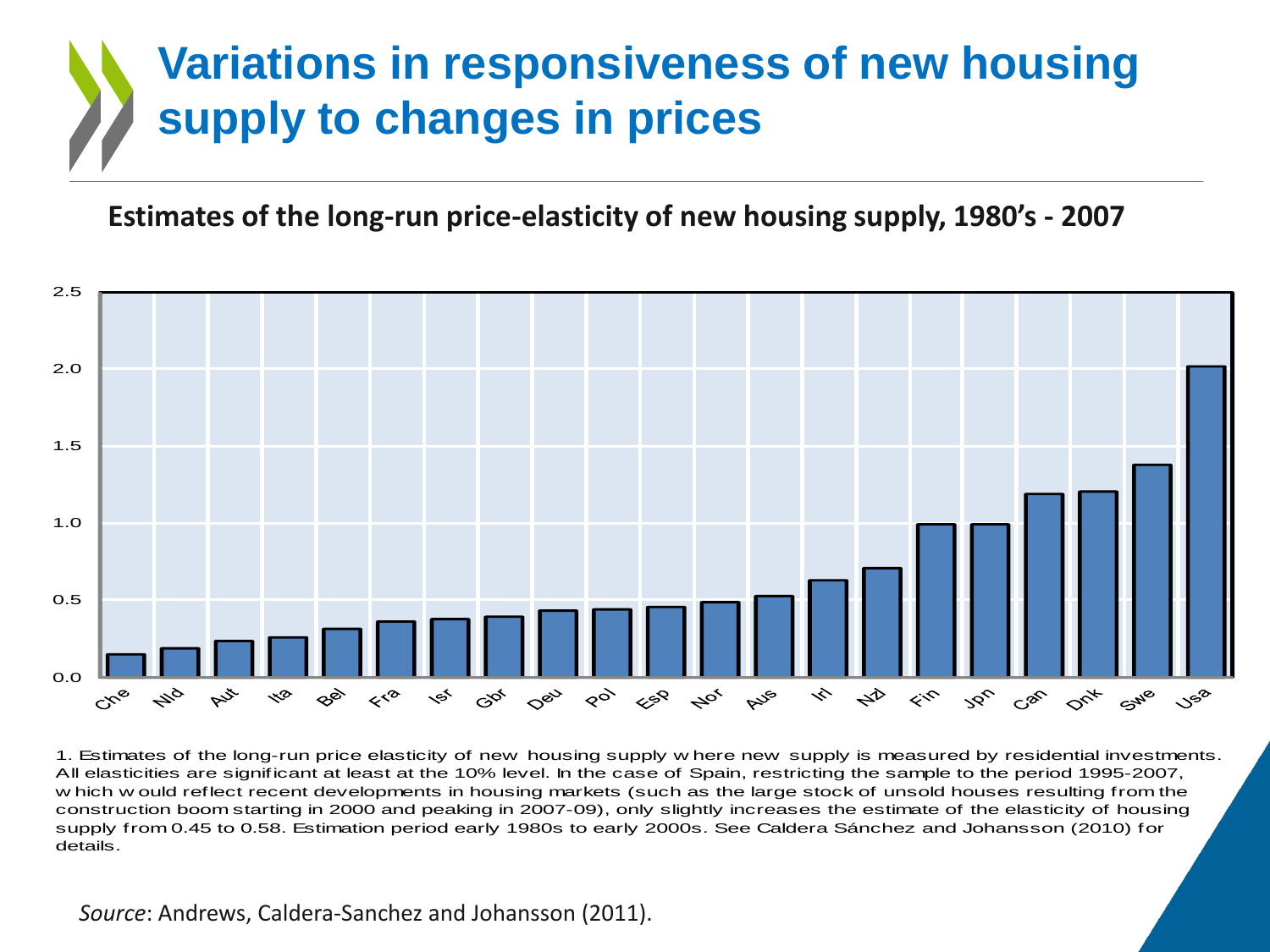## **Improving the responsiveness of housing supply to demand**

1. Streamline cumbersome construction licensing procedures

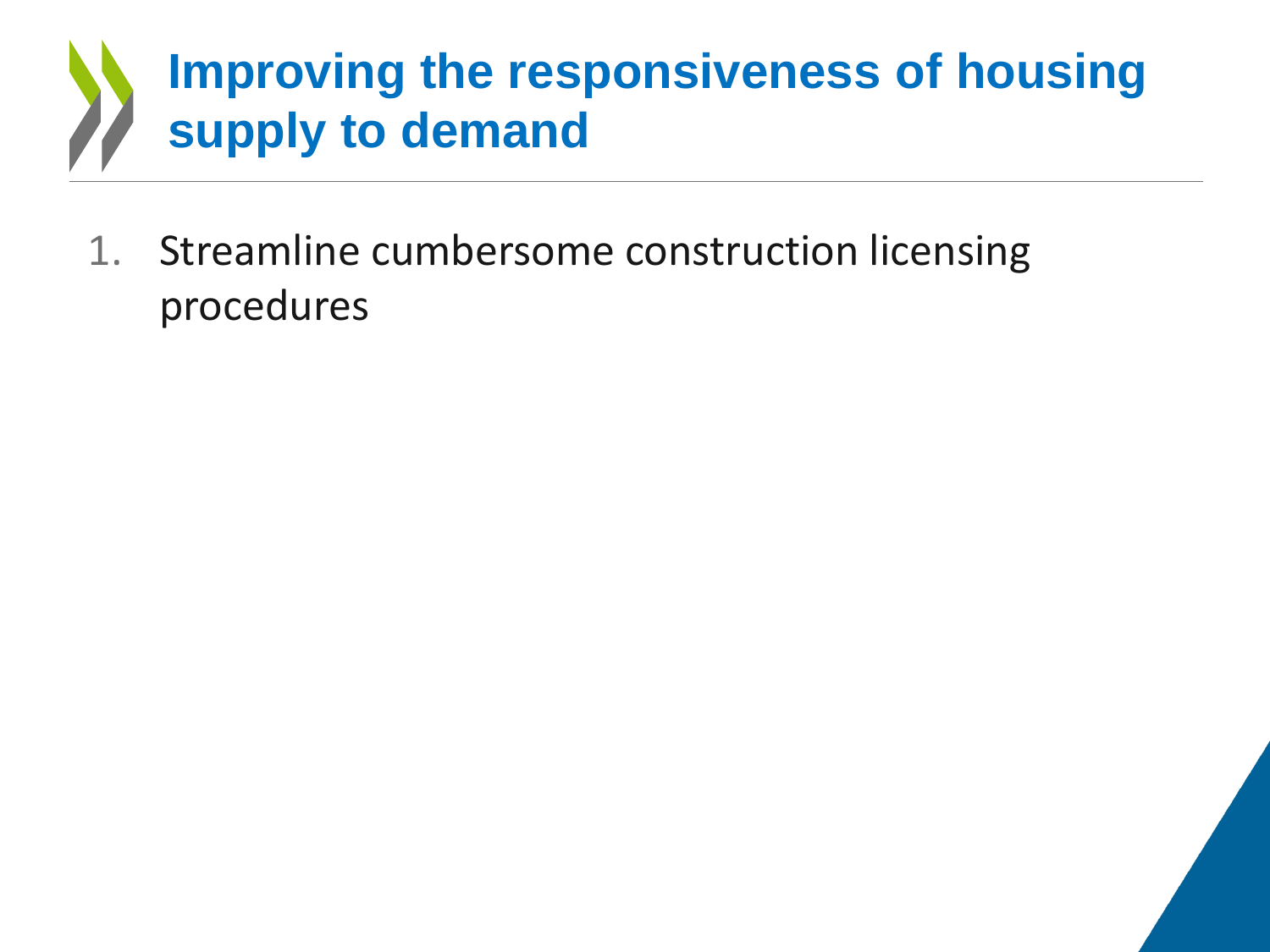## **Cumbersome land-use regulations are associated with weaker supply responsiveness**

#### **Supply responsiveness and land-use regulation**



*Source*: OECD estimations, World Bank Doing Business (2009)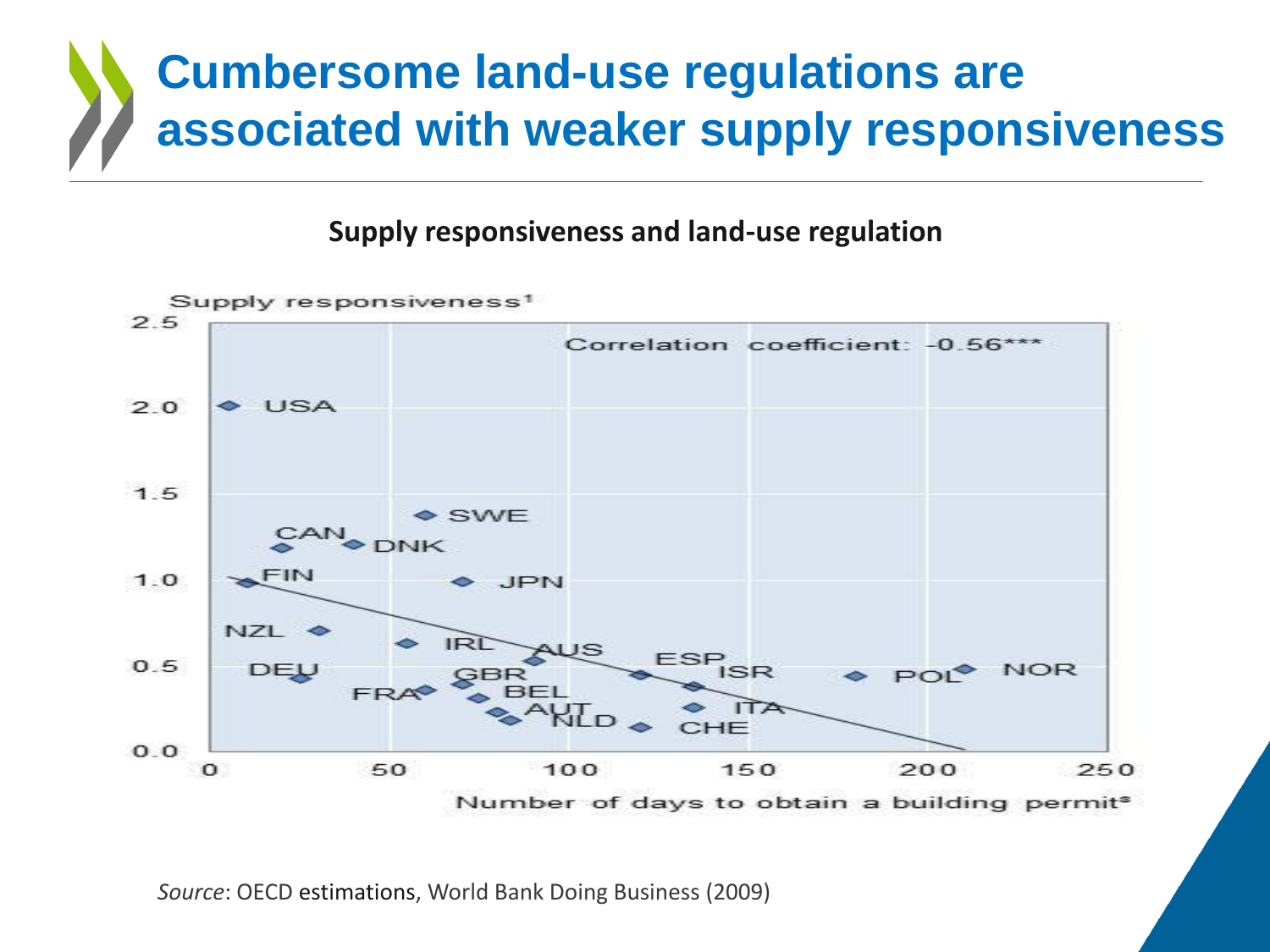## **Improving the responsiveness of housing supply to demand (continued)**

- 1. Streamline cumbersome construction licensing procedures
- 2. Encourage a better use of land by linking the assessment of property values for tax purposes to market values
- 3. Provide complementary infrastructure and other public services
- 4. Ensure the adequate provision of social housing
	- $\triangleright$  But caution is required to avoid volatility in residential investment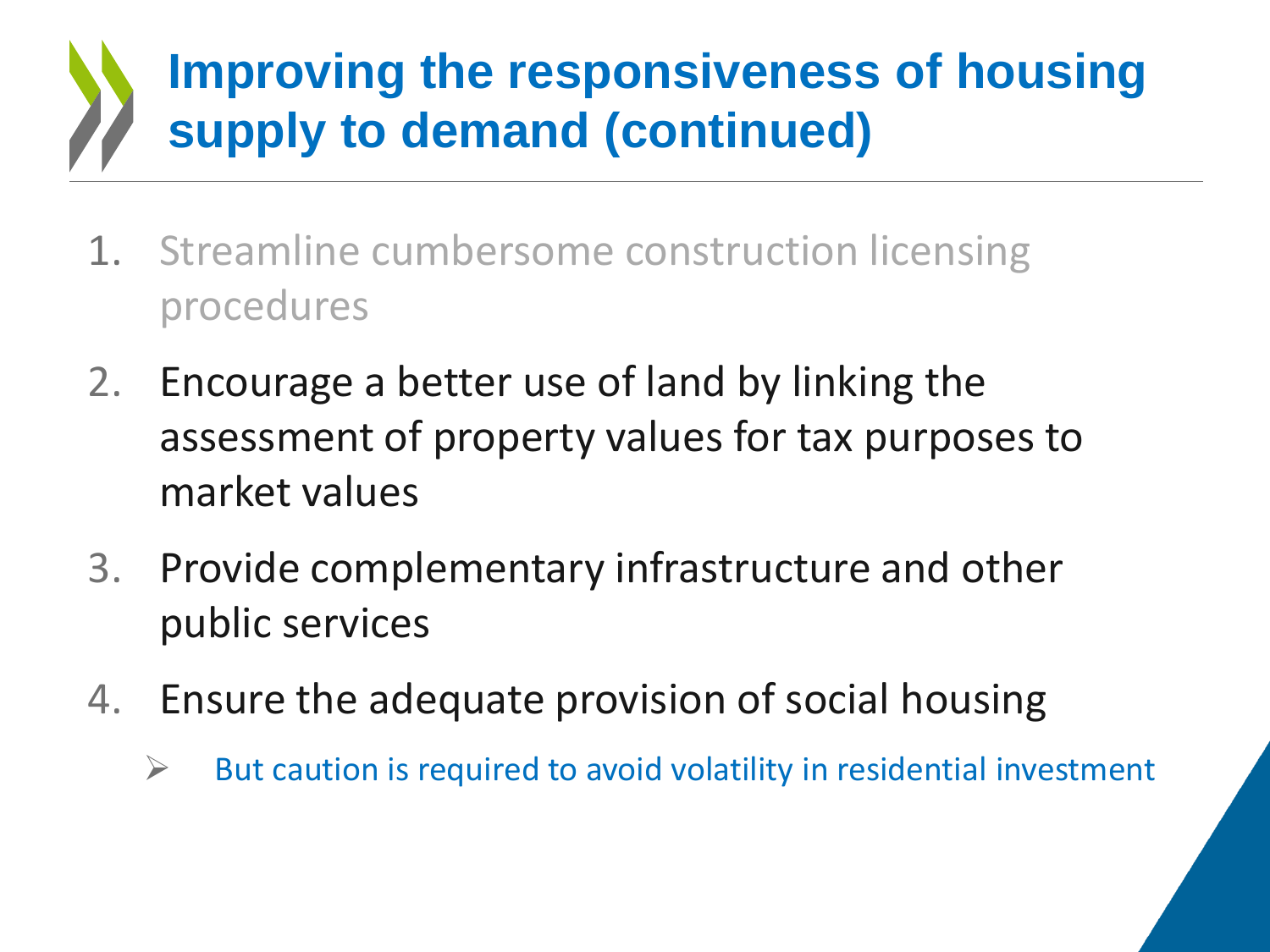

Favourable tax treatment for housing is often justified on the basis that homeownership gives rise to positive spillovers for society BUT credible evidence in favour of this hypothesis is lacking.

Housing and alternative investments should be taxed in the same way:

### • **First best**

Tax imputed rents and allow mortgage interests to be tax deductible.

#### • **Second best**

If taxing imputed rents is not politically feasible:

– Remove mortgage interest deductibility.

or

– Scale-up recurrent property taxes.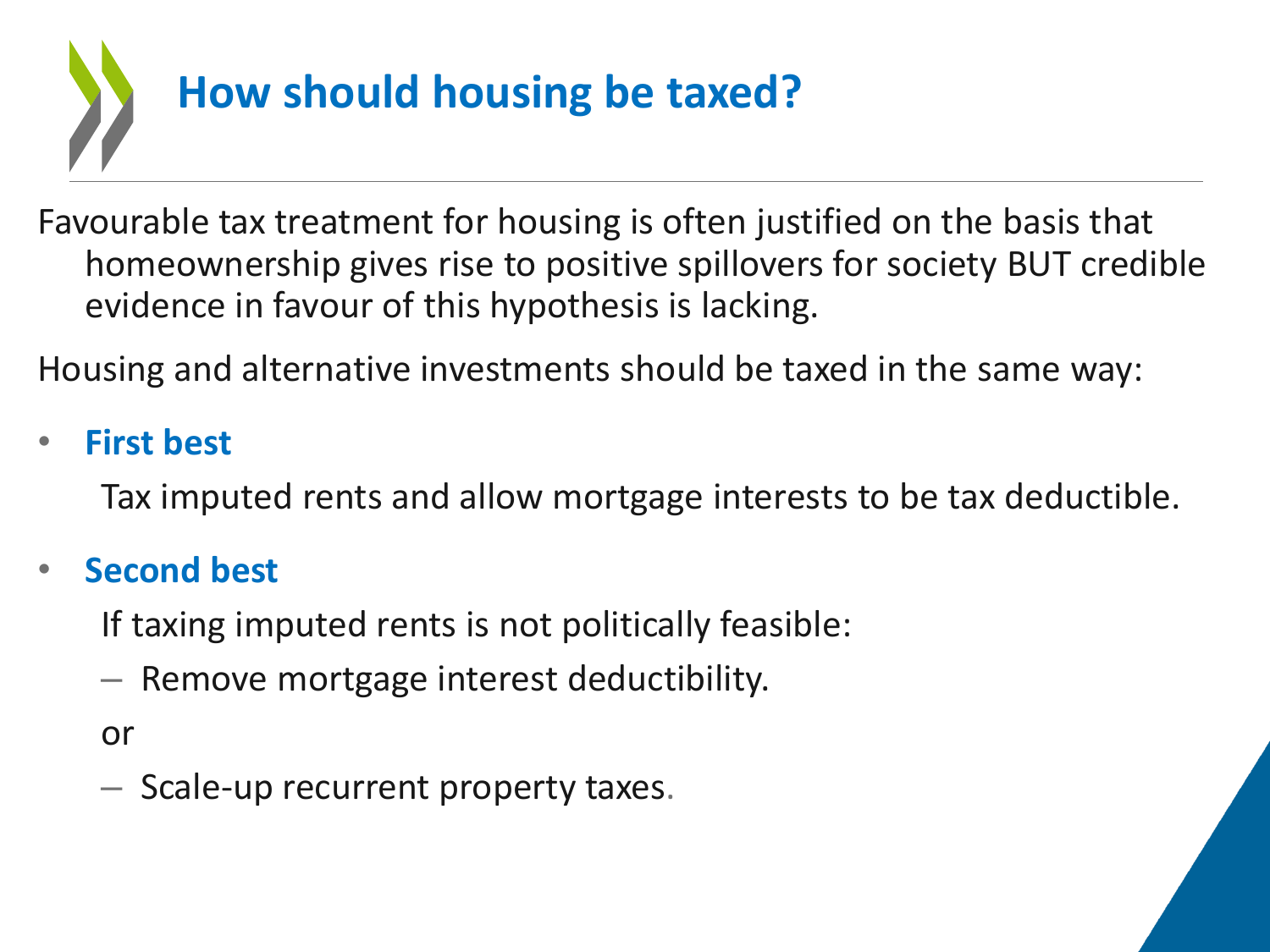

- Tax exemptions are common:
	- **Imputed rental income:** is generally not taxed
	- **Capital gains:** on the primary residence are tax exempt (albeit after some holding period in some countries)
- Many countries allow **tax deductibility of mortgage interest payments.**
- Most countries use **recurrent property taxes** but these are:
	- Not large enough to offset the mortgage subsidy
	- The property value for tax purposes lags behind the market value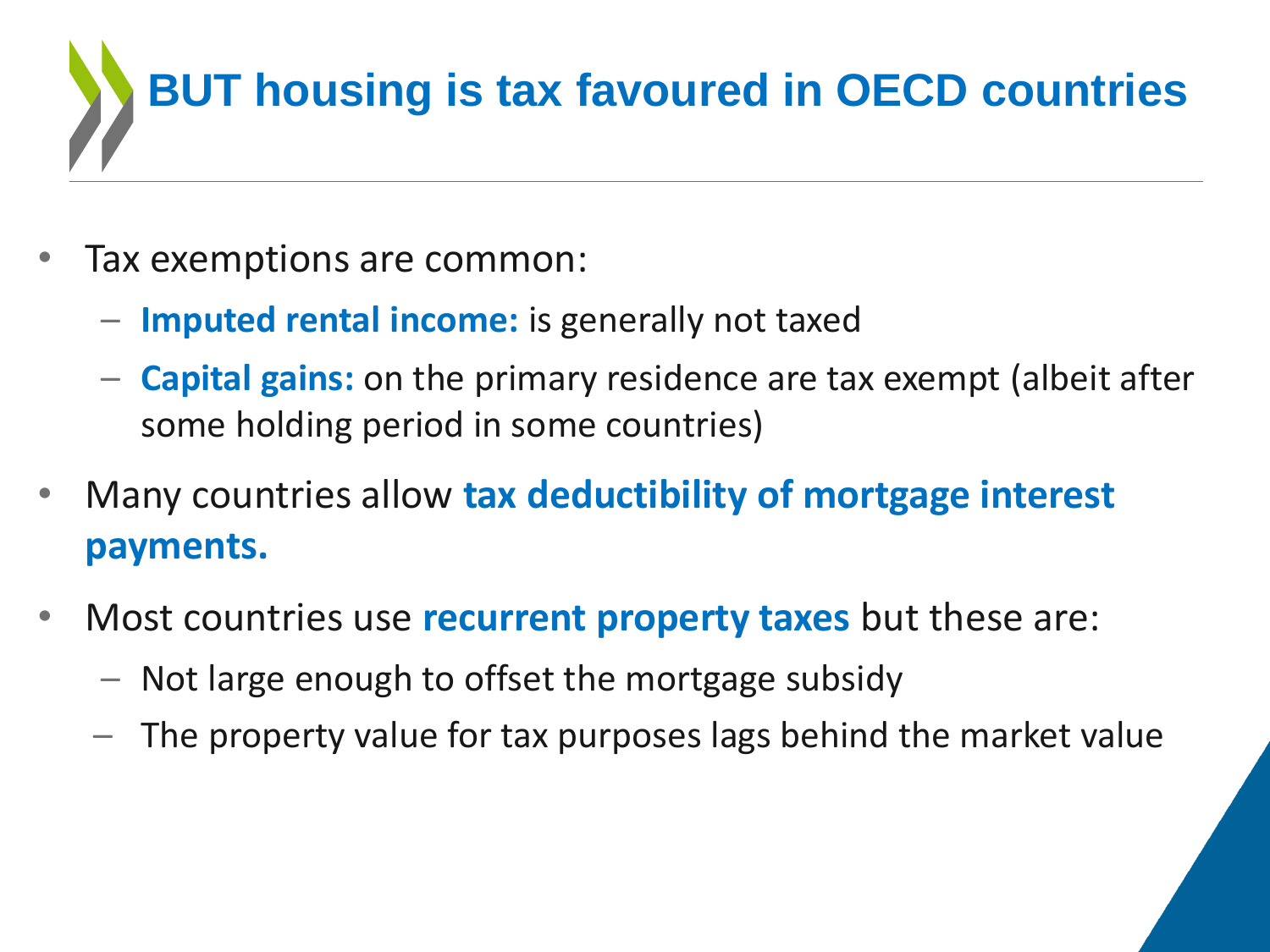## **Tax relief on mortgage debt financing is often high, 2009**

**Estimated wedge between the market interest rate and the after-tax debt financing cost of housing; increasing in the degree of tax relief**



This indicator takes into account if interest payments on mortgage debt are deductible from taxable income and if there are any limits on the allowed period of deduction or the deductible amount, and if tax credits for loans are available. For countries that have no tax relief on debt financing costs, this indicator takes the value of zero.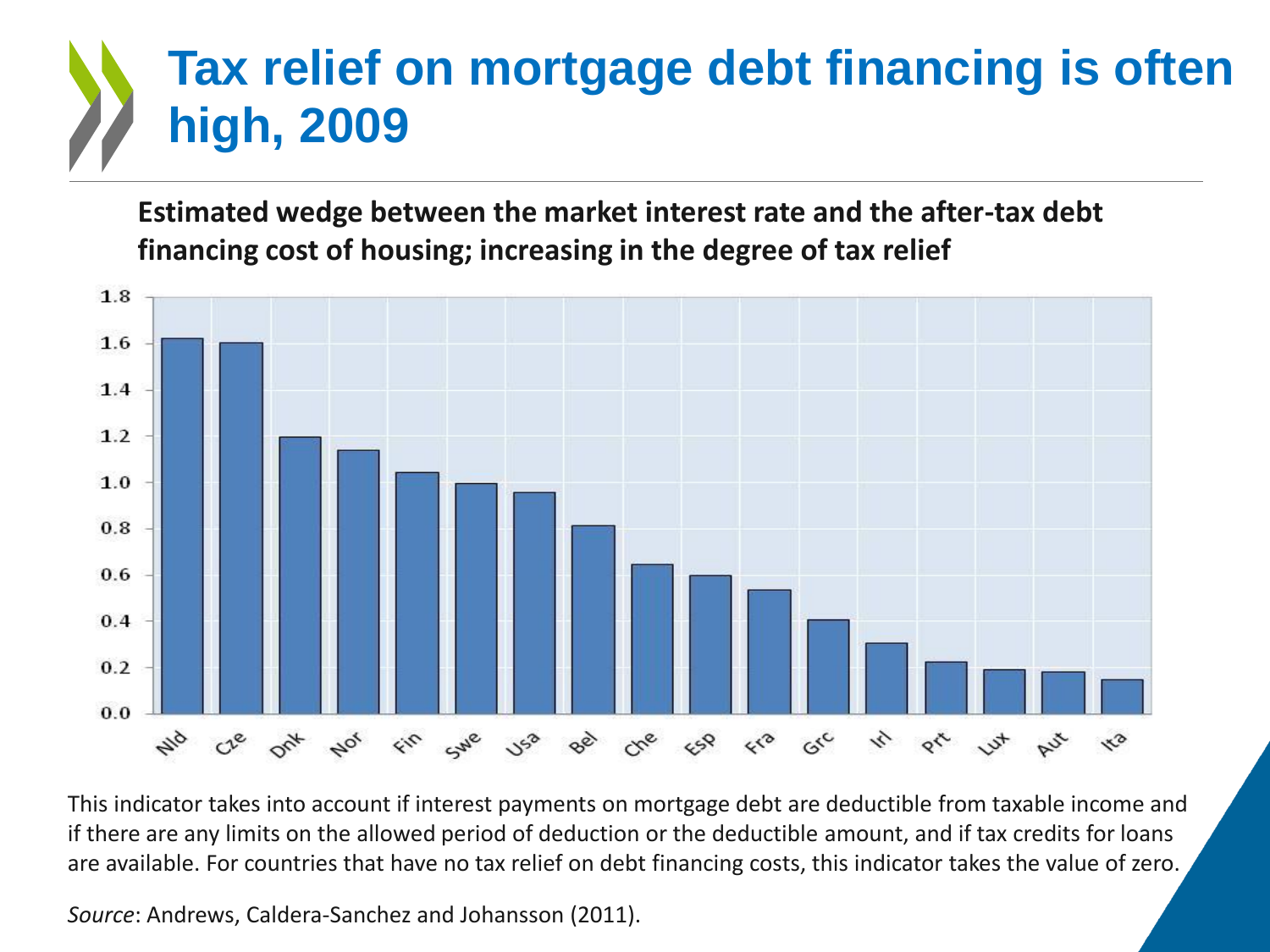

- **1. Adversely affects growth**: through excessive investment in housing crowding out more productive investments.
- **2. Adversely affects macroeconomic stability**: by encouraging excessive borrowing and speculative behaviour by lowering the cost of mortgage finance and raising house price volatility
- 3. Tax reliefs for mortgage debt tend to be **regressive.**

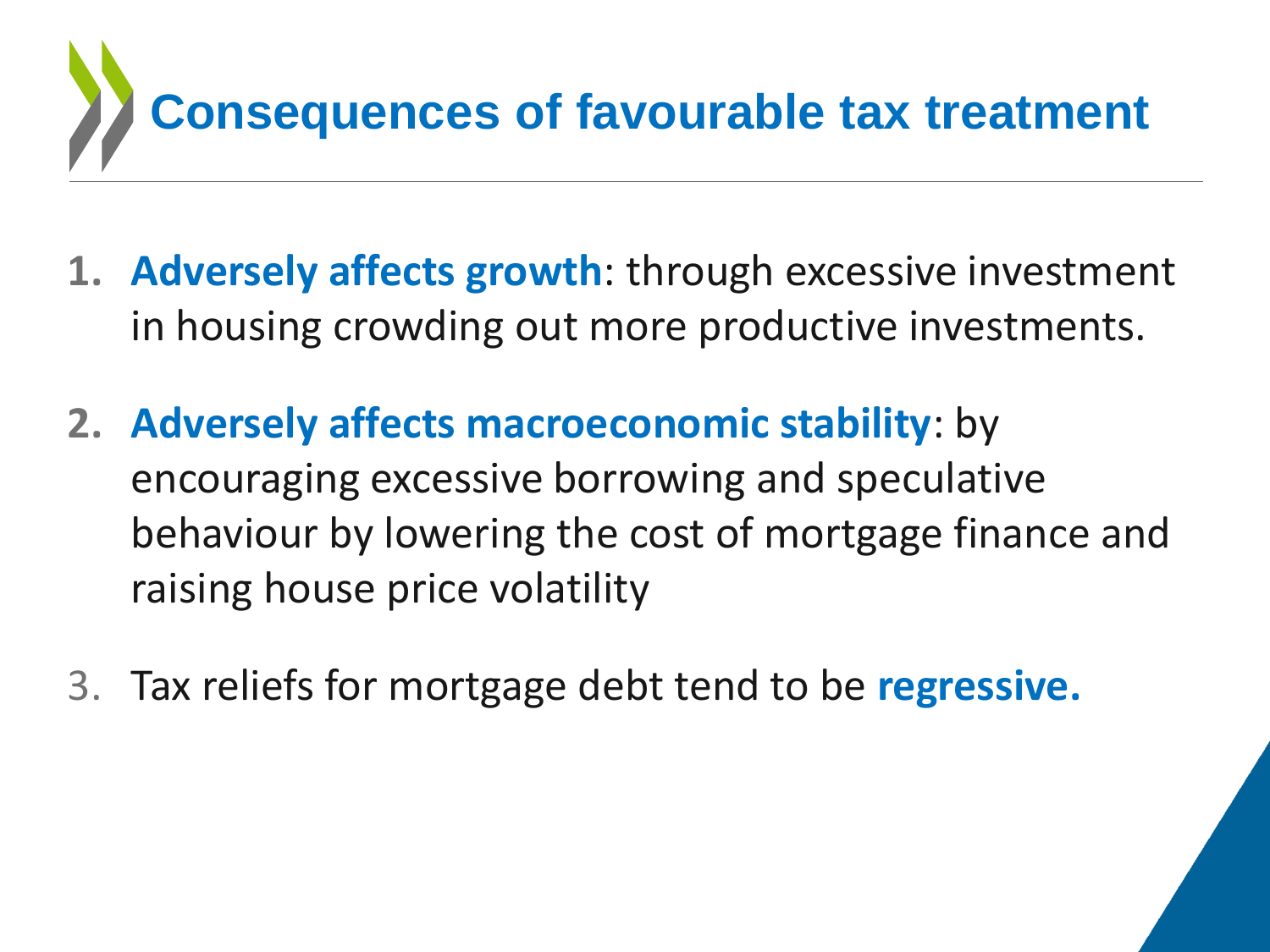# **Housing market policies carry implications for labour mobility… Percentage of households that changed residence within the last 2 years**<br>**Percentage of households that changed residence within the last 2 years**

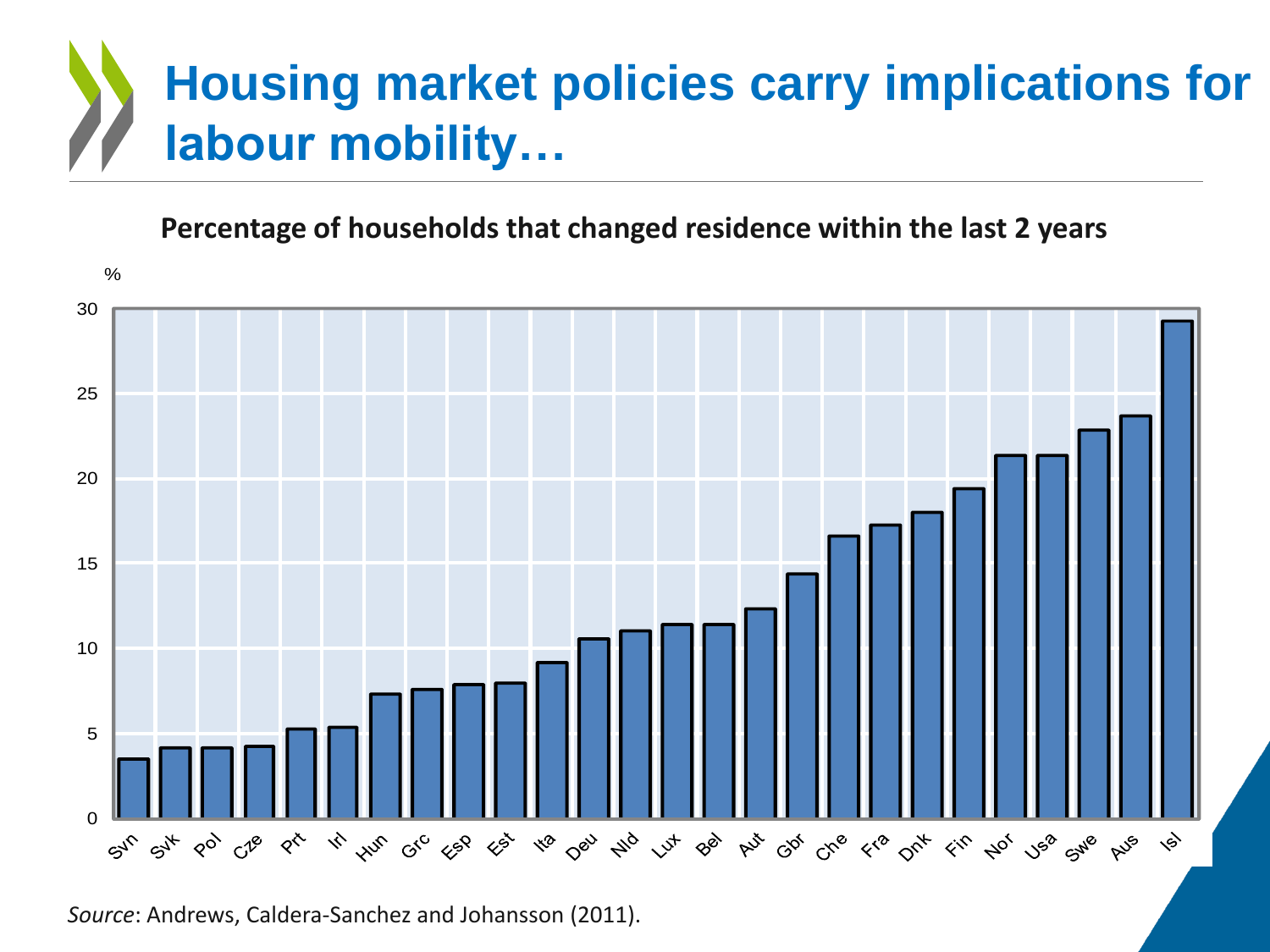# **How policies affect residential mobility and in turn labour mobility?**

- 1. Homeowners are less mobile than renters and social housing tenants are less mobile than private market tenants
	- Housing taxation should aim at being tenure neutral.
	- Well designed portable housing allowances may be preferred to direct provision of social housing.
- 2. High transaction costs in buying and selling houses may reduce residential mobility
- 3. Tight rent controls/tenant protection can lead to high transaction costs and lower mobility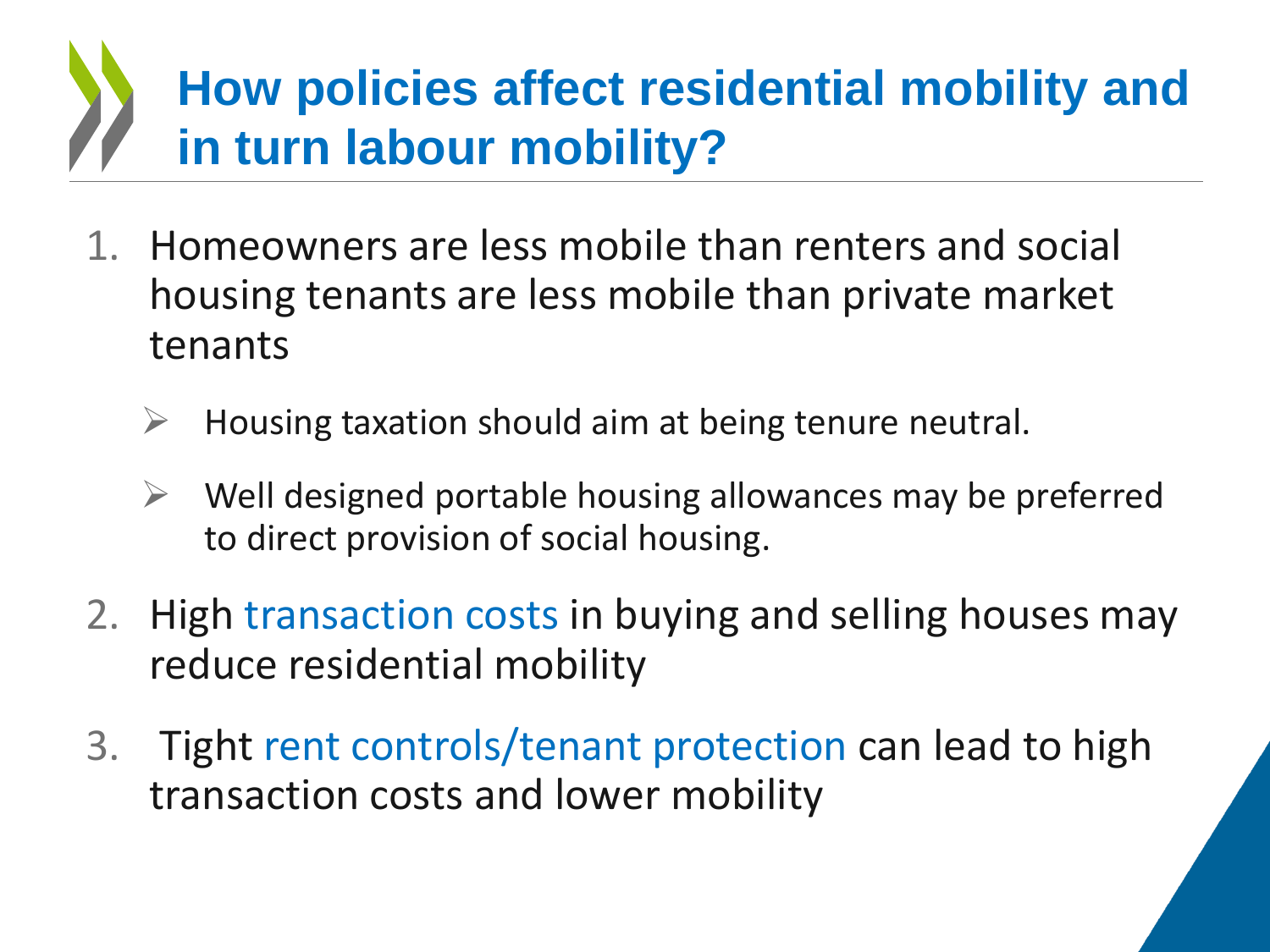### **Transaction costs of purchasing property vary across OECD countries, 2009**



Transaction costs refer to average costs. The estimates do not take into account the various tax breaks that exist in countries for certain dwellings implying that the estimated cost may overestimate the actual cost in some countries (for example in Italy) where such tax breaks are frequent. In addition, VAT when applied to certain costs is not included due, to data limitations.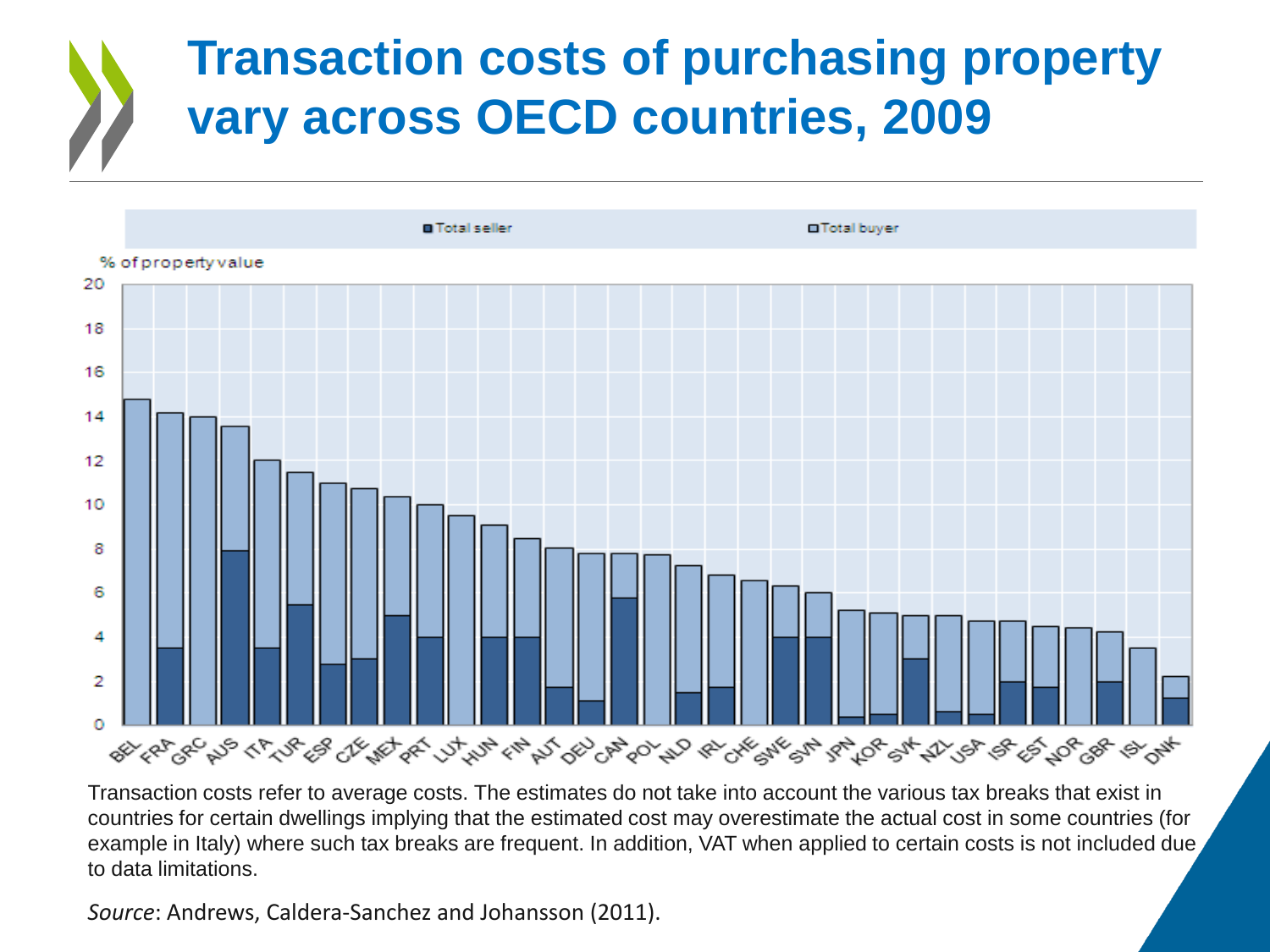

#### **Scale 0-6: Increasing in degree of rent control<sup>1</sup>**



1. This indicator is a composite indicator of the extent of controls of rents, how increases in rents are determined, and the permitted cost pass-through onto rents in each country.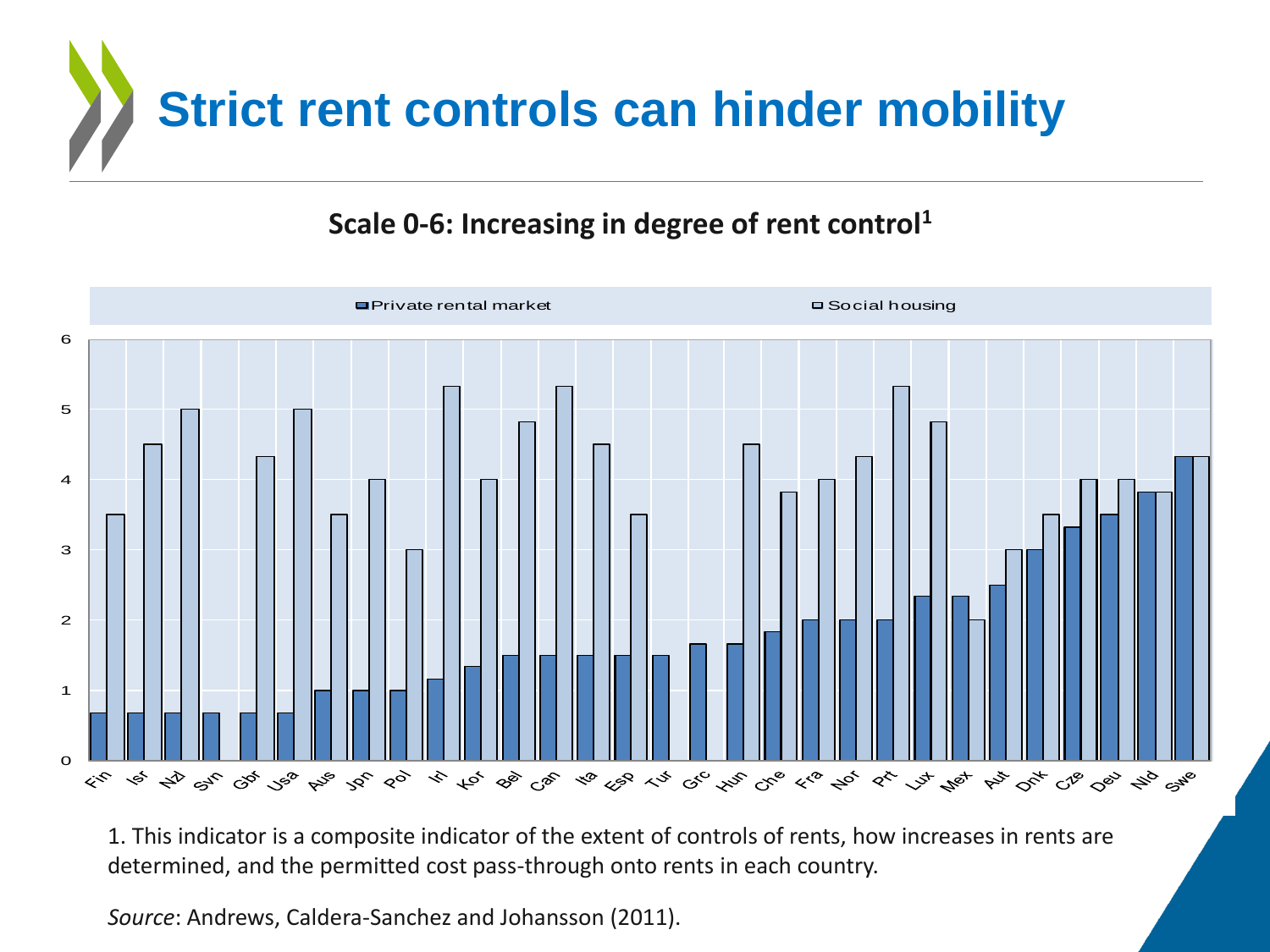# **How do policies influence residential mobility? (continued)**

- 4. A more responsive supply increases residential mobility.
- 5. Greater access to credit facilitates residential mobility
	- but too high leverage ratios can undermine mobility as demonstrated by recent experience in the United **States**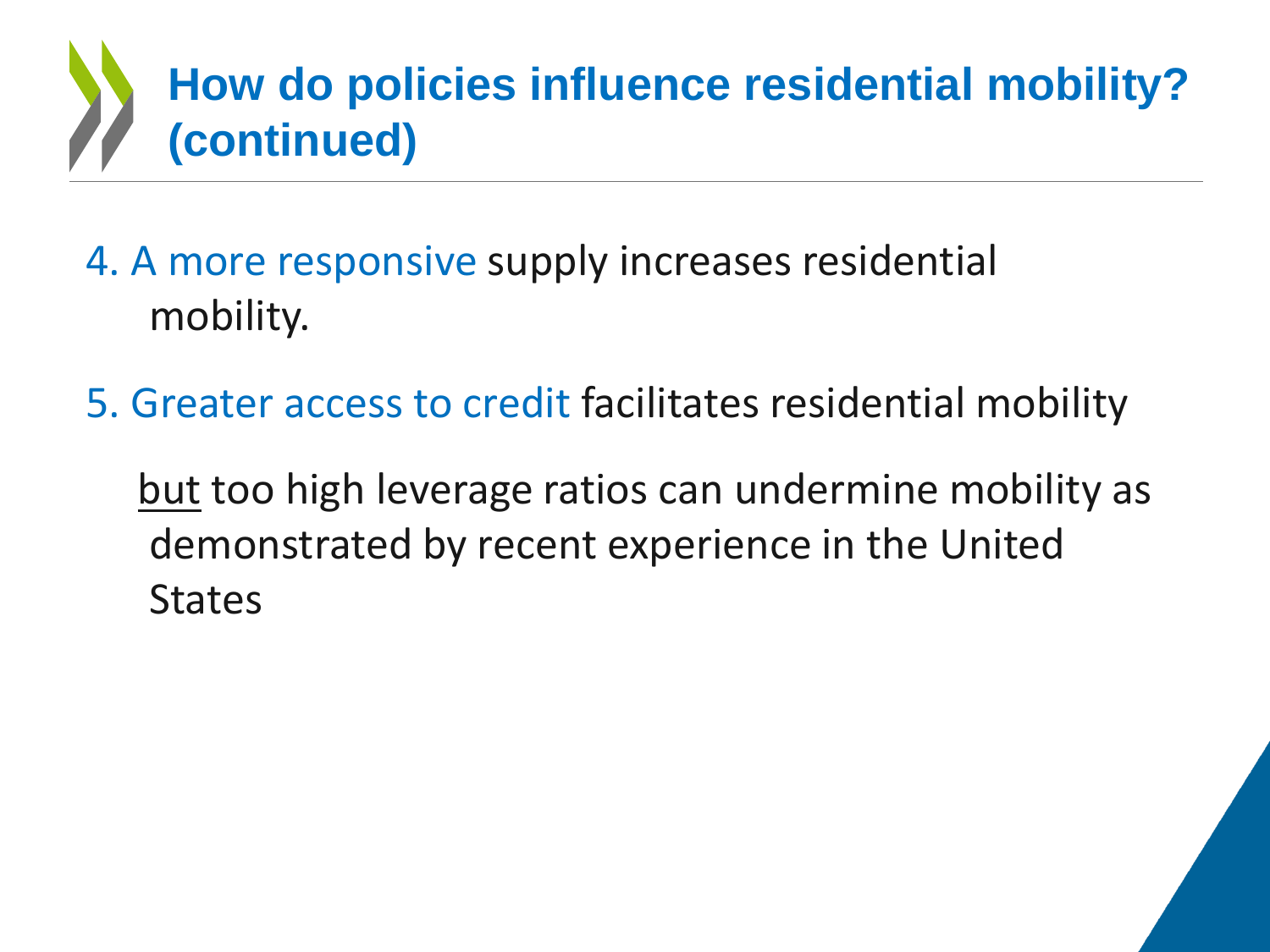## **Housing policies influence residential mobility: summary**

#### **How policies can increase residential mobility**

| The probability of moving<br>each year can be<br>increased by | <b>Policy experiments</b>                                                                                                                                             |
|---------------------------------------------------------------|-----------------------------------------------------------------------------------------------------------------------------------------------------------------------|
| 2.3 percentage points                                         | Increasing the estimated price-elasticity of housing supply from the level in the<br>Netherlands to the average level in the OECD                                     |
| 1.4 percentage points                                         | Decreasing the rent control from the level in Germany to the average level in the<br>OECD                                                                             |
| 1.4 percentage points                                         | Decreasing the down-payment constraint (i.e. increasing the loan to value ratio) by<br>20 percentage points from the level in Switzerland to the average level in the |
| 1.1 percentage points                                         | Increasing access to credit (i.e. increasing the share of private credit to GDP) from<br>the level in the Slovak Republic to the average level in the OECD.           |
| 0.6 percentage points                                         | Decreasing tenure security (i.e. tenant-landlord regulations) from the level in<br>Portugal to the average level in the OECD                                          |
| 0.5 percentage points                                         | Decreasing transaction costs from the level in Greece to the average level in the<br><b>OECD</b>                                                                      |

Memorandum item: Average annual probability to move in OECD countries  $= 6\%$ .

1. Policy experiments are roughly equivalent to the impact of a one and a half standard deviation change in the policy variables of interest on residential mobility. Estimates based on probit regression of household probability to move controlling for age, tenure status, education, employment, income and squared income, cohabitation status, total income and the national urbanisation rate.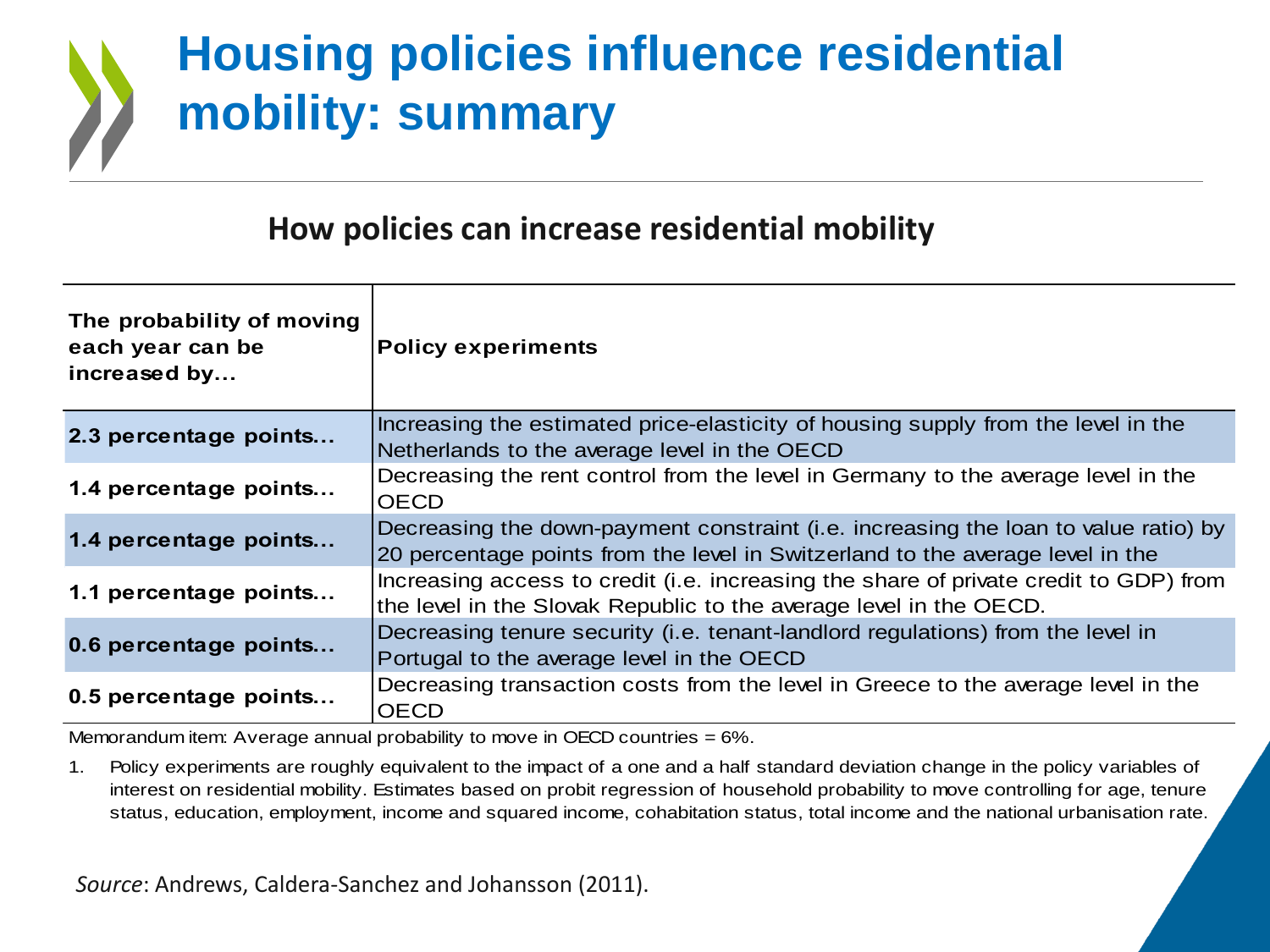

- 1. Combine innovations in mortgage markets with appropriate regulatory oversight and prudential regulations
- 2. Improve supply responsiveness of housing by improving land-use, planning regulations and tax incentives
- 3. Remove favourable tax treatment of housing
- 4. Consider rent allowances to enhance housing opportunities
- 5. Redesign rent controls that bring rents far out of line with market values.